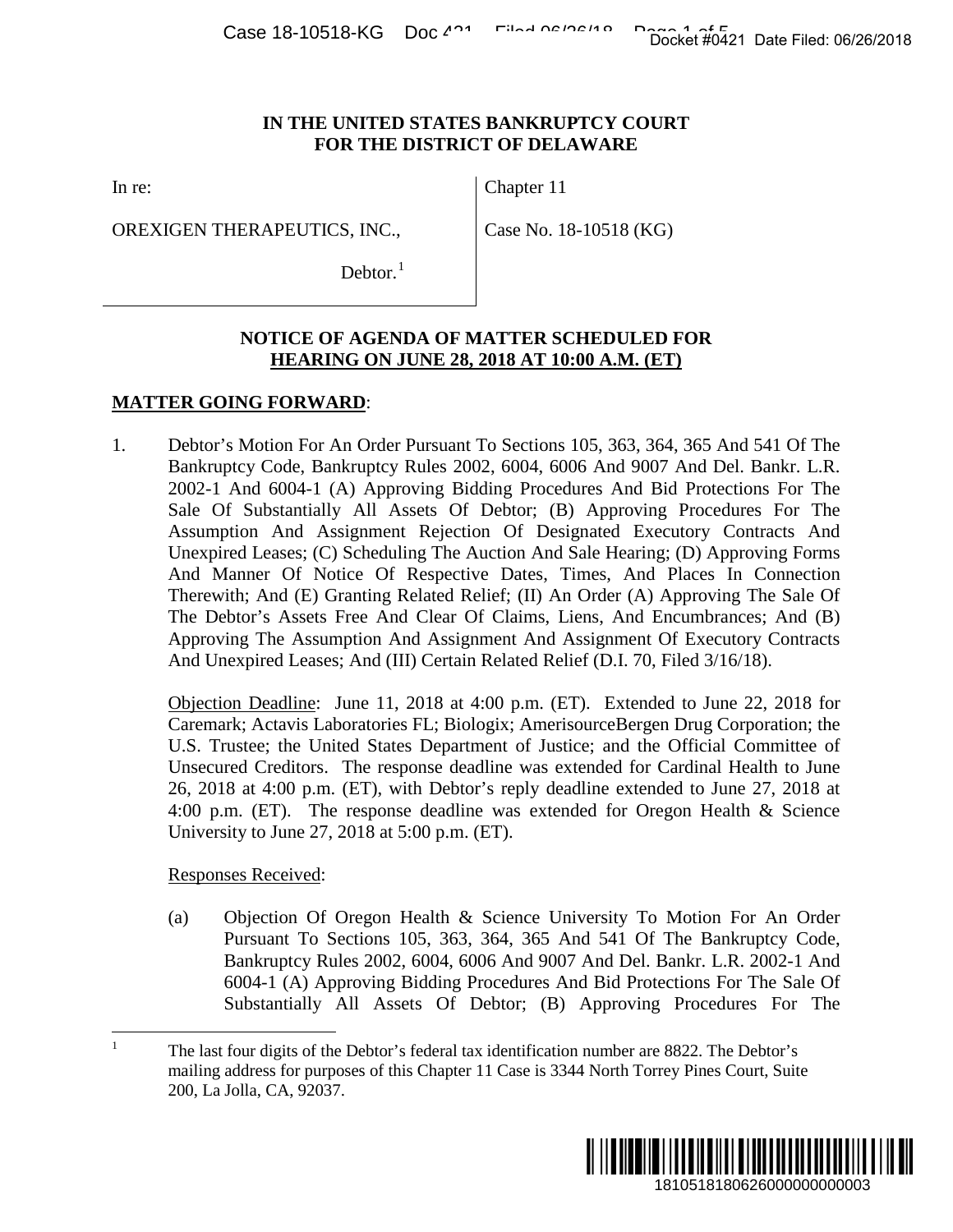Assumption And Assignment Rejection Of Designated Executory Contracts And Unexpired Leases; (C) Scheduling The Auction And Sale Hearing; (D) Approving Forms And Manner Of Notice Of Respective Dates, Times, And Places In Connection Therewith; And (E) Granting Related Relief; (II) An Order (A) Approving The Sale Of The Debtor's Assets Free And Clear Of Claims, Liens, And Encumbrances; And (B) Approving The Assumption And Assignment And Assignment Of Executory Contracts And Unexpired Leases; And (III) Certain Related Relief (D.I. 362, Filed 6/11/18);

- (b) Oracle's Limited Objection To And Reservation Of Rights Regarding (A) Debtor's Sale Motion And (B) Debtor's Notice Of Proposed Assumption And Assignment Of Executory Contracts (D.I. 364, Filed 6/11/18);
- (c) Limited Objection Of McKesson To Debtor's Motion For An Order Pursuant To Sections 105, 363, 364, 365 And 541 Of The Bankruptcy Code, Bankruptcy Rules 2002, 6004, 6006 And 9007 And Del. Bankr. L.R. 2002-1 And 6004-1 (A) Approving Bidding Procedures And Bid Protections For The Sale Of Substantially All Assets Of Debtor; (B) Approving Procedures For The Assumption And Assignment Rejection Of Designated Executory Contracts And Unexpired Leases; (C) Scheduling The Auction And Sale Hearing; (D) Approving Forms And Manner Of Notice Of Respective Dates, Times, And Places In Connection Therewith; And (E) Granting Related Relief; (II) An Order (A) Approving The Sale Of The Debtor's Assets Free And Clear Of Claims, Liens, And Encumbrances; And (B) Approving The Assumption And Assignment And Assignment Of Executory Contracts And Unexpired Leases; And (III) Certain Related Relief (D.I. 365, Filed 6/11/18);
- (d) Limited Objection And Reservation Of Rights Of Google LLC f/k/a Google Inc. To Notice Of Proposed Assumption And Assignment Of Designation Executory Contracts And Unexpired Leases (D.I. 383, Filed 6/18/18);
- (e) Objection Of Sanofi Winthrop Industrie To Debtor's Proposed Cure Amounts (D.I. 384, Filed 6/18/18);
- (f) Objection of Oregon Health & Science University To Motion For An Order Pursuant To Sections 105, 363, 364, 365 And 541 Of The Bankruptcy Code, Bankruptcy Rules 2002, 6004, 6006 And 9007 And Del. Bankr. L.R. 2002-1 And 6004-1 (A) Approving Bidding Procedures And Bid Protections For The Sale Of Substantially All Assets Of Debtor; (B) Approving Procedures For The Assumption And Assignment Rejection Of Designated Executory Contracts And Unexpired Leases; (C) Scheduling The Auction And Sale Hearing; (D) Approving Forms And Manner Of Notice Of Respective Dates, Times, And Places In Connection Therewith; And (E) Granting Related Relief; (II) An Order (A) Approving The Sale Of The Debtor's Assets Free And Clear Of Claims, Liens, And Encumbrances; And (B) Approving The Assumption And Assignment And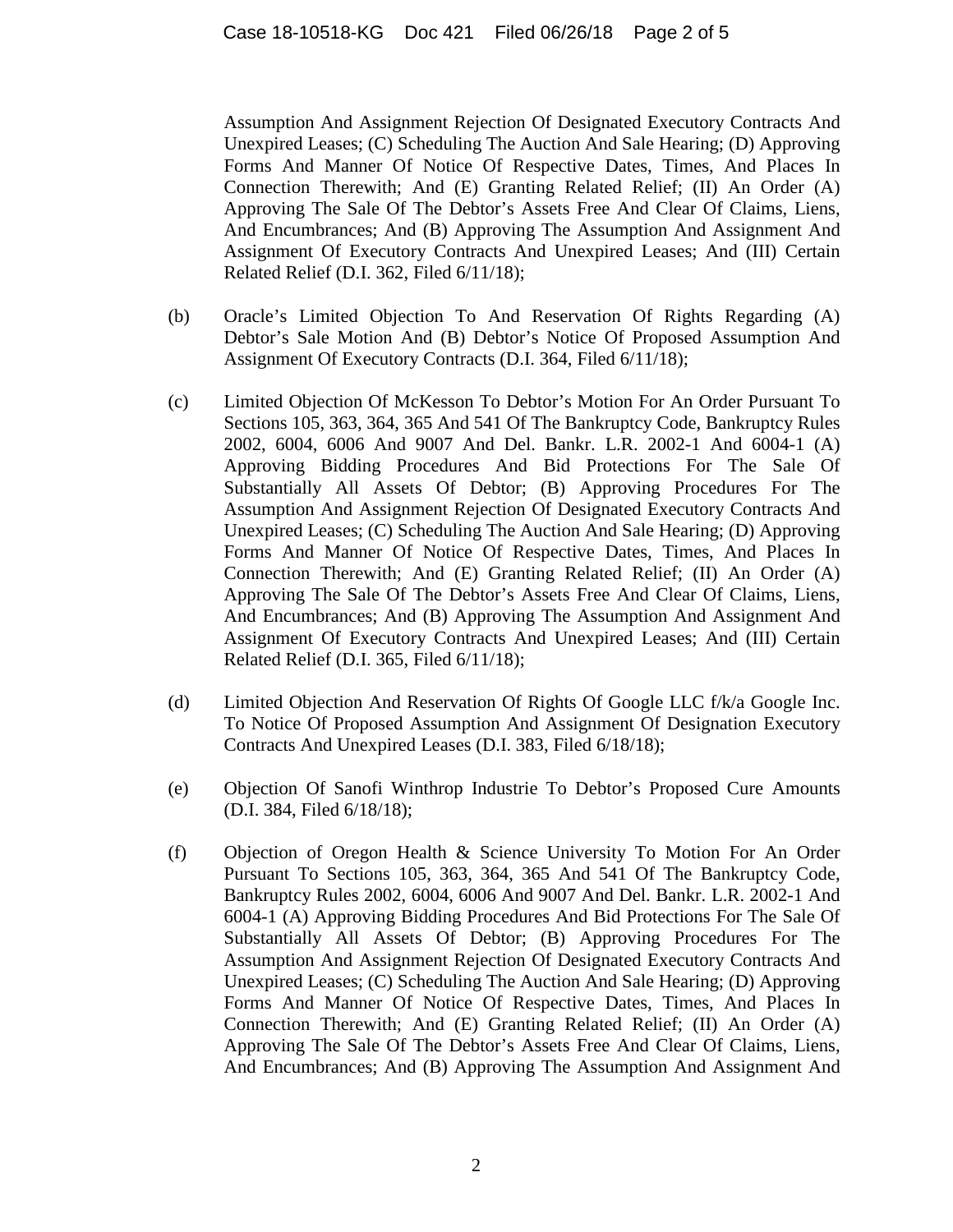Assignment Of Executory Contracts And Unexpired Leases; And (III) Certain Related Relief (D.I. 385, Filed 6/18/18);

- (g) Limited Objection Of Sabby Volatility Warrant Master Fund, Ltd. And Sabby Healthcare Master Fund, Ltd. To Debtor's Motion For An Order Pursuant To Sections 105, 363, 364, 365 And 541 Of The Bankruptcy Code, Bankruptcy Rules 2002, 6004, 6006 And 9007 And Del. Bankr. L.R. 2002-1 And 6004-1 (A) Approving Bidding Procedures And Bid Protections For The Sale Of Substantially All Assets Of Debtor; (B) Approving Procedures For The Assumption And Assignment Rejection Of Designated Executory Contracts And Unexpired Leases; (C) Scheduling The Auction And Sale Hearing; (D) Approving Forms And Manner Of Notice Of Respective Dates, Times, And Places In Connection Therewith; And (E) Granting Related Relief; (II) An Order (A) Approving The Sale Of The Debtor's Assets Free And Clear Of Claims, Liens, And Encumbrances; And (B) Approving The Assumption And Assignment And Assignment Of Executory Contracts And Unexpired Leases; And (III) Certain Related Relief (D.I. 389, Filed 6/20/18);
- (h) AmerisourceBergen Drug Corporation's Reservation Of Rights Regarding Debtor's Proposed Sale Of Substantially All Of The Debtor's Assets Free And Clear Of All Encumbrances, Other Than Assumed Liabilities (D.I. 411, Filed 6/22/2018); and
- (i) Informal comments from: Caremark; Actavis Laboratories FL; Biologix; Cardinal Health; the U.S. Trustee; the United States Department of Justice; and the Official Committee of Unsecured Creditors.

Related Pleadings:

- (a) Affidavit/Declaration of Service re: Notice of Agenda of Matters Scheduled for First Day Hearing (related document(s)18) Filed by Kurtzman Carson Consultants LLC (D.I. 27, Filed 3/12/18);
- (b) Affidavit of Service re: First Day Motions, Orders, and Hearing Notices (related document(s)3, 4, 5, 6, 7, 8, 9, 10, 11, 12, 13, 14, 42, 43, 44, 45, 46, 47, 48, 49, 50, 51, 54, 55, 56, 57, 58, 59, 60, 61, 62, 63, 64) Filed by Kurtzman Carson Consultants LLC (D.I. 69, Filed 3/15/18)
- (c) Affidavit/Declaration of Service re: Bidding Procedures Motion (related document(s)70) Filed by Kurtzman Carson Consultants LLC (D.I. 73, Filed 3/21/18);
- (d) Affidavit/Declaration of Service re service of Order Shortening Notice and Notices of Hearing (related document(s)110, 111, 113, 114, 115) Filed by Kurtzman Carson Consultants LLC (D.I. 198, Filed 4/16/18);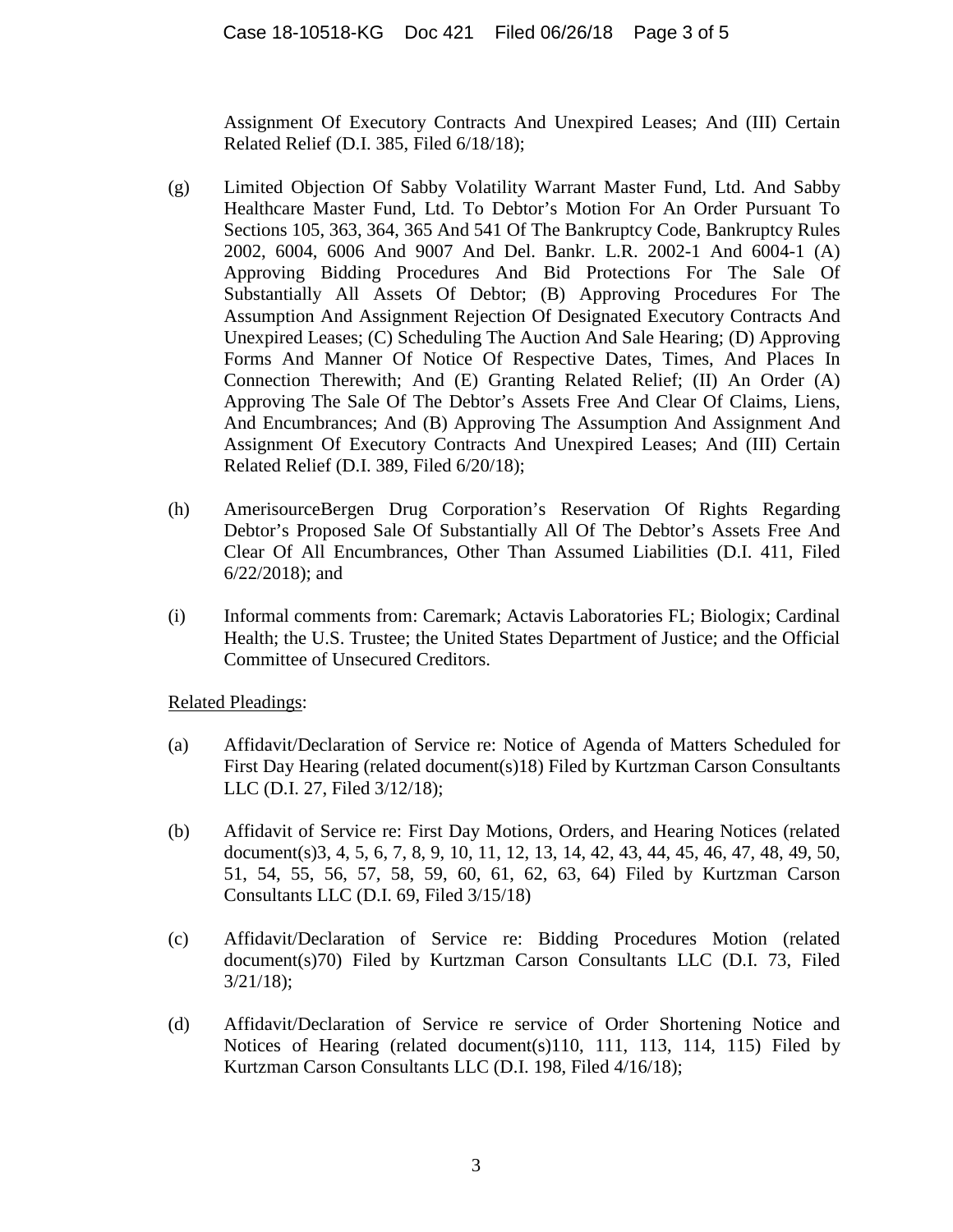- (e) Amended Affidavit/Declaration of Service re Documents Served on or before April 16, 2018 (related document(s)189, 191, 192, 193) Filed by Kurtzman Carson Consultants LLC (D.I. 239, Filed 4/23/18);
- (f) Affidavit/Declaration of Service re Documents Served on April 23, 2018 (related document(s)230, 231, 237, 238) Filed by Kurtzman Carson Consultants LLC (D.I. 254, Filed 4/25/18);
- (g) Affidavit/Declaration of Mailing Re: Service of Notice of Sale of Substantially All Assets Of Debtor's Assets, Free And Clear Of All Encumbrances, other than Assumed Liabilities, and Scheduling Final Sale Hearing Related Thereto (related document(s)250) Filed by Kurtzman Carson Consultants LLC (D.I. 267, Filed 4/27/18);
- (h) Amended Affidavit/Declaration of Service re Documents Served on April 4, 2018 (related document(s)110, 111, 113, 114, 115) Filed by Kurtzman Carson Consultants LLC (D.I. 272, Filed 5/4/18);
- (i) Order Pursuant To Sections 105, 363, 364, 365 And 541 Of The Bankruptcy Code, Bankruptcy Rules 2002, 6004, 6006 And 9007 And Del. Bankr. L.R. 2002- 1 And 6004-1 (A) Approving Bidding Procedures And Bid Protections For The Sale Of Substantially All Assets Of Debtor; (B) Approving Procedures For The Assumption And Assignment Rejection Of Designated Executory Contracts And Unexpired Leases; (C) Scheduling The Auction And Sale Hearing; (D) Approving Forms And Manner Of Notice Of Respective Dates, Times, And Places In Connection Therewith; And (E) Granting Related Relief (D.I. 231, Entered 4/23/18);
- (j) Notice Of Proposed Sale Of All Or Substantially All Of The Debtor's Assets, Free And Clear Of All Encumbrances, Other Than Assumed Liabilities, And Scheduling Final Sale Hearing Related Thereto (D.I. 250, Filed 4/25/18);
- (k) Notice Of Proposed Assumption And Assignment Of Designated Executory Contracts And Unexpired Leases (D.I. 346, Filed 6/4/18);
- (l) Notice Of Filing Of Supplement To Schedule 3.8 Of Stalking Horse APA (D.I. 347, Filed 6/4/18);
- (m) Notice Of Filing Of Supplemental Schedules To Stalking Horse APA (D.I. 387, Filed 6/18/18);
- (n) Notice Of Cancellation Of Auction (D.I. 409, Filed 6/22/18);
- (o) Joinder Of Certain Secured Noteholders And DIP Lenders To Debtor's Reply To The Limited Objection Of Sabby Volatility Warrant Master Fund, Ltd. And